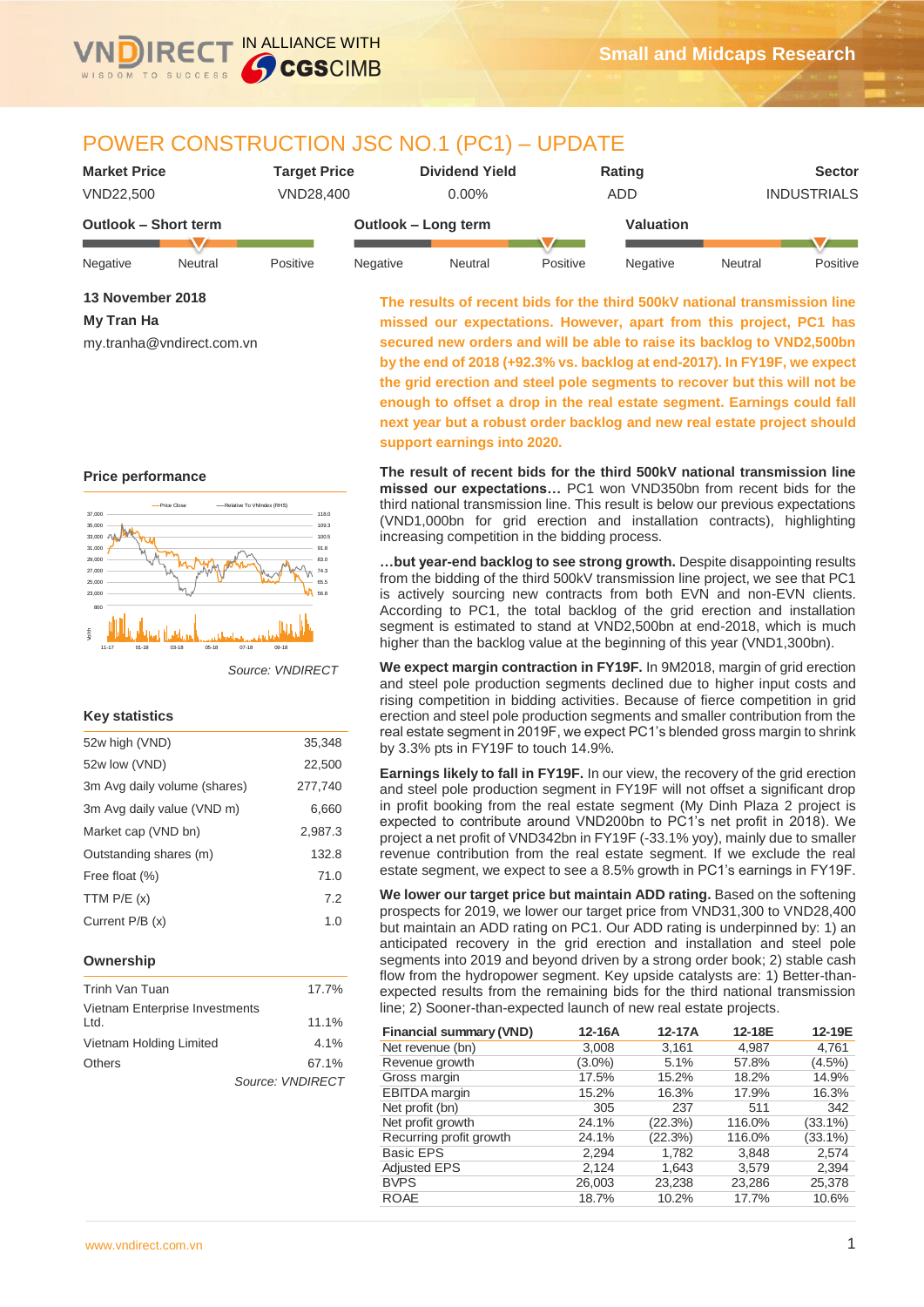

# **3Q18: WEAK RESULTS DUE TO LOWER PROPERTY-RELATED INCOME AND SLUGGISH ENGINEERING PROJECT PROGRESS**

#### **3Q18 net profit dropped 39.6% qoq but still rose 125.3% yoy**

In 3Q18, PC1 posted net revenue of VND1,132.4bn (-28.8% qoq and +23.1% yoy) and net profit of VND131,0bn (-39.6% qoq and +125.3% yoy).

The real estate and hydropower segments continued to be the main contributors to both the topline and bottom line. The main reason for a qoq decline in net profit is the lower contribution of My Dinh Plaza 2 project in PC1's earnings versus in the previous quarter. In 3Q18, PC1 recorded revenue of VND252bn from the My Dinh Plaza 2 project vs. VND600bn in 2Q18. The grid erection and installation segment continued to be sluggish with a revenue decline of 44.6% qoq and 40.5% yoy due to the slow progress on PC1's main projects.

In 3Q18, the highlights included: 1) the recovery of the steel pole segment with a 68.3% qoq rise in revenue and margin recovery from 4.2% in 1H to 9.5% in 3Q18, thanks to higher sales volume which drove down unit production costs; 2) PC1 signed new contracts in the grid erection and installation segment worth VND947bn, raising the backlog of this segment to VND2,300bn.

| FYE (VND bn)                 | 3QFY18  | yoy            | 9M18           | <b>VOV</b>     | forecast | vs. old vs. revised<br>forecast | <b>Comments</b>                                                                                           |
|------------------------------|---------|----------------|----------------|----------------|----------|---------------------------------|-----------------------------------------------------------------------------------------------------------|
|                              |         | chg            |                | chg            |          |                                 |                                                                                                           |
| Net revenue                  | 1,132.4 |                | 23.1% 3,578.0  | 55.5%          | 71.7%    | 71.7%                           | In line with our expectations                                                                             |
| Industrial manufacturing     | 441.4   | 11.3%          | 1,232.2        | 54.9%          |          |                                 | Surge in trading activities                                                                               |
| Grid erection & installation | 250.2   | -40.5%         | 1,003.0        | $-20.4%$       |          |                                 | Continued slow progress of PC1's main projects                                                            |
| Real estate                  | 256.4   | 6979.3%        | 862.7          | 7170.4%        |          |                                 | Recognition of revenue from My Dinh Plaza 2                                                               |
| Hydropower                   | 160.0   | 93.4%          | 429.4          | 122.0%         |          |                                 | Contribution of new hydropower plants                                                                     |
| Other                        | 24.4    | 47.0%          | 51.0           | 27.6%          |          |                                 |                                                                                                           |
| <b>Gross profit</b>          | 226.5   | 90.9%          | 701.7          | 92.3%          | 77.3%    | 77.3%                           | In line with our expectations                                                                             |
| Gross profit margin          |         | 20.0% 7.2% pts |                | 19.6% 3.8% pts |          |                                 | Tracking above our full year forecast as most of My<br>Dinh Plaza 2's profit was recorded in 2Q and 3Q    |
| Selling expenses             | 17.0    | 342.1%         | 47.7           | na             | 87.0%    | 87.0%                           | Higher than our forecast due to distribution expenses<br>for My Dinh Plaza 2 project                      |
| G&A expenses                 | 34.0    | 9.5%           | 105.1          | 5.8%           | 63.9%    | 63.9%                           | In line with our expectations                                                                             |
| <b>Operating profit</b>      | 175.5   | 110.2%         | 548.9          | 105.0%         | 79.8%    | 79.8%                           |                                                                                                           |
| Pre-tax profit               | 157.0   | 112.9%         | 497.4          | 115.3%         | 79.2%    | 79.2%                           |                                                                                                           |
| Net profit                   | 131.0   | 125.3%         | 411.1          | 127.9%         | 80.4%    | 80.4%                           | Profit growth could be slower in 4Q because most of<br>My Dinh Plaza 2's profit was recorded in 2Q and 3Q |
| EPS (VND)                    | 917.6   |                | 125.3% 2,879.8 | 127.9%         | 80.5%    | 80.5%                           |                                                                                                           |

### **Figure 1: Comparison of Financial Results**

Source: PC1, VNDIRECT

Note: Industrial manufacturing is steel pole production.

#### **9M18 still in line with our expectations**

In 9M18, PC1 posted net revenue of VND3,578 bn (+55.5% yoy) and net profit of VND411 bn (+127.9% yoy), completing 63.4% and 89.6% of its revenue and net profit targets, respectively. The 9M18 results are still in line with our expectations, fulfilling 71.7% and 80.4% of our FY18F revenue and net profit forecasts, respectively. Therefore, we make no change to our 2018 forecasted revenue of VND4,987.1bn (+57.8% yoy) and net profit of VND511.2bn (+116.0% yoy). We expect net profit to post a qoq decline in the last quarter because most of My Dinh Plaza 2's profit was recorded in 2Q and 3Q.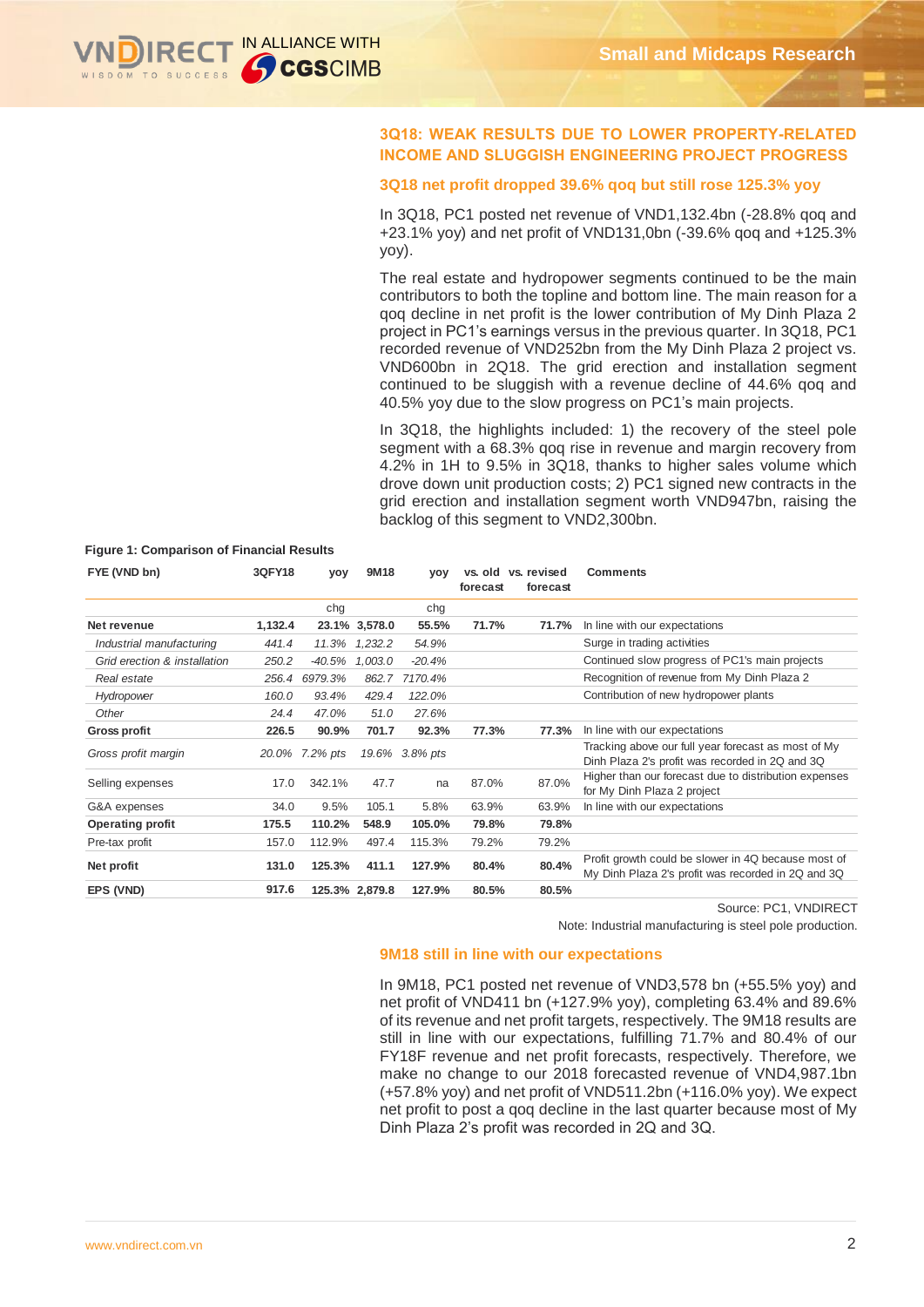

### **2019 OUTLOOK: NOT AS BRIGHT AS EXPECTED**

# **The results of recent bids for the third 500kV national transmission line missed our expectations**

EVN has finalised contractors for the VND2,435bn construction package of the Quang Trach - Doc Soi 500kV transmission line – the longest line with the highest investment value (VND6,758bn) among all segments related to the third national transmission line project. According to the company, PC1 won VND250bn worth of contracts from this package, which accounted for 10.3% of total bidding value. PC1 also won VND100bn from another bidding package of the third national transmission line. The results are below our expectations, highlighting increasing competition in the bids for the national transmission line. At the end of Oct 2018, PC1's accumulated backlog was around VND2,300bn, including the package of VND350bn that PC1 won from the bidding of the third 500kV national transmission line.

The bidding for the remaining lines and steel pole packages are underway. However, due to concerns about rising competition, we lower our expectations about the contribution of the third 500kV national transmission line to PC1's future earnings. We expect PC1 to win new orders worth up to VND700bn from the remaining bids for this project (including both grid erection and steel pole production).

|  |  |  |  | Figure 2: Key facts about the third 500kV national transmission line |  |
|--|--|--|--|----------------------------------------------------------------------|--|
|  |  |  |  |                                                                      |  |

| <b>Circuit</b>         | Length (km) | Investment value (VND bn) |
|------------------------|-------------|---------------------------|
| Vung Ang - Quang Trach | 32          | 1.595                     |
| Quang Trach - Doc Soi  | 500         | 6.758                     |
| Doc Soi - Pleiku 2     | 209         | 3.606                     |
| Total                  | 741         | 11.959                    |

Source: VNDIRECT, Decision 2025/TTg, MoIT

#### **Robust backlog heading into 2019F**

Despite disappointing results from the bidding of the third 500kV transmission line project, we see PC1 actively sourcing for new contracts from both EVN and non-EVN clients. According to the company, after booking revenue in 4Q18, the total backlog of the grid erection and installation segment is estimated at VND2,500bn at the end of 2018, nearly double the backlog value at the beginning of this year (VND1,300bn).

Given this order book strength, we estimate a 27.7% and 15.0% increase in revenue for the grid erection segment and steel pole production segment, respectively in 2019. But overall revenue is expected to decline by 4.5% yoy because a sharp drop in the real estate segment (My Dinh Plaza 2 project is expected to contribute more than VND1,000bn to the company's revenue in FY18E).

#### **We expect margin contraction in FY19F**

In 9M18, PC1's gross margin increased by 3.8% pts thanks to the contribution of the real estate segment (i.e. My Dinh Plaza 2 project) and margin expansion of the hydropower segment. The company expects to book the remaining revenue from My Dinh Plaza 2 project in 4Q18 and is implementing another two real estate projects in Ha Noi (Thanh Xuan project and unnamed project located in Hoang Mai district). According to the management, the Thanh Xuan project will be completed by the end of 2019. We therefore think that most of this project's profit will be booked in 2020. Land at Hoang Mai district is under the land use repurposing process. As a result, we do not expect the launch of this real estate project anytime soon.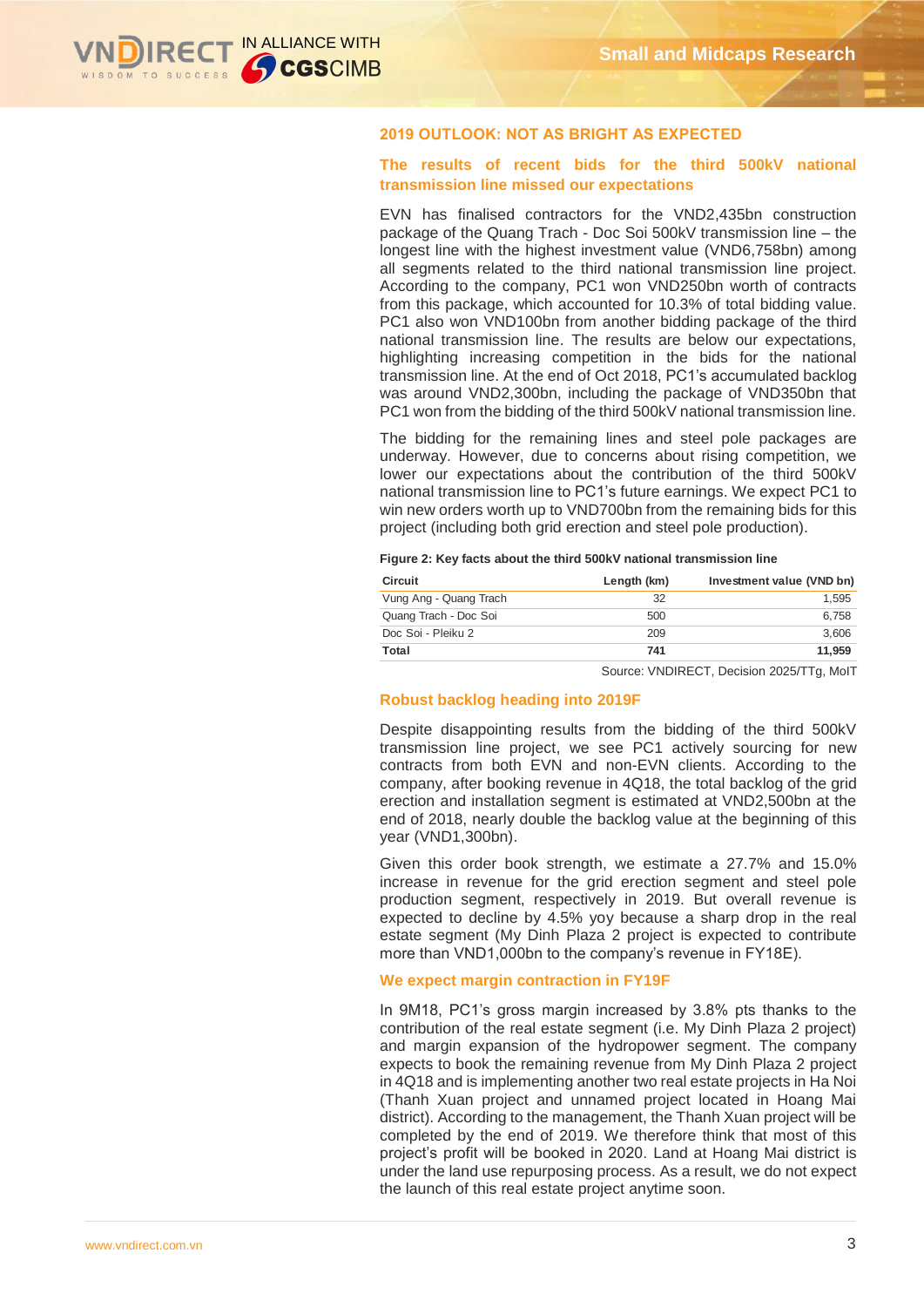

Due to a fall in margin of the grid erection segment and higher input prices in the steel pole production segment, gross margins of both the grid erection and installation segment and the steel pole production segment declined in 9M18 to 10.5% and 7.0%, respectively (vs. 14.4% and 12.5% in the same period last year). Because we expect gross margin of the grid erection segment to remain at the same level seen in 2018 (~11.0%) and given a smaller contribution from the relatively high margin real estate segment in 2019F, we project PC1's gross margin to shrink by 3.3% pts in FY19F to 14.9%.

#### **Figure 3: PC1's gross margin by segment (2014-3Q2018)**



Source: VNDIRECT

#### **We expect a decline in both revenue and earnings in FY19F**

In our view, the recovery in the grid erection and steel pole production segments in FY19F will not offset a significant drop in profit from the real estate segment. Assuming most revenue from the Thanh Xuan project will be booked in FY20F, we project the company to achieve VND4,761bn in revenue in FY19F (-4.5% yoy). Because of the aforementioned margin contraction, PC1's net profit is estimated at VND342bn in FY19F (-33.1% yoy). If we exclude the real estate segment, we expect to see 8.5% growth in PC1's earnings in FY19F.

#### **VALUATION**

Despite disappointing results from recent bids for the third 500kV national transmission line, we still expect a recovery in the grid erection and steel pole production segment in FY19F with the sizable new order wins in 2018. Rising stable cash flows from the expansion of the hydropower asset base is also a positive for PC1's business. However, we think negative earnings growth in FY19F will weigh on investor sentiment in the near term.

In this report, we used the SOTP valuation method based on PC1's FY19F outlook as we believe the market has factored 2018 business results into PC1's share price. Based on 2019 prospects, we lower our target price from VND31,300 to VND28,400 but maintain an ADD rating on PC1. Our ADD rating is underpinned by several factors: 1) a drop in the real estate segment is broadly expected and not alarming given the inherent volatility in revenue booking in this segment as it is not yet a core business of the company; 2) a recovery in the grid erection and installation segments on the back of a strong order backlog; 3) stable cash flow from hydropower segment which will see further capacity addition post-2019. This translates to a potential upside of 26.2% based on the closing price at 12 Nov 2018.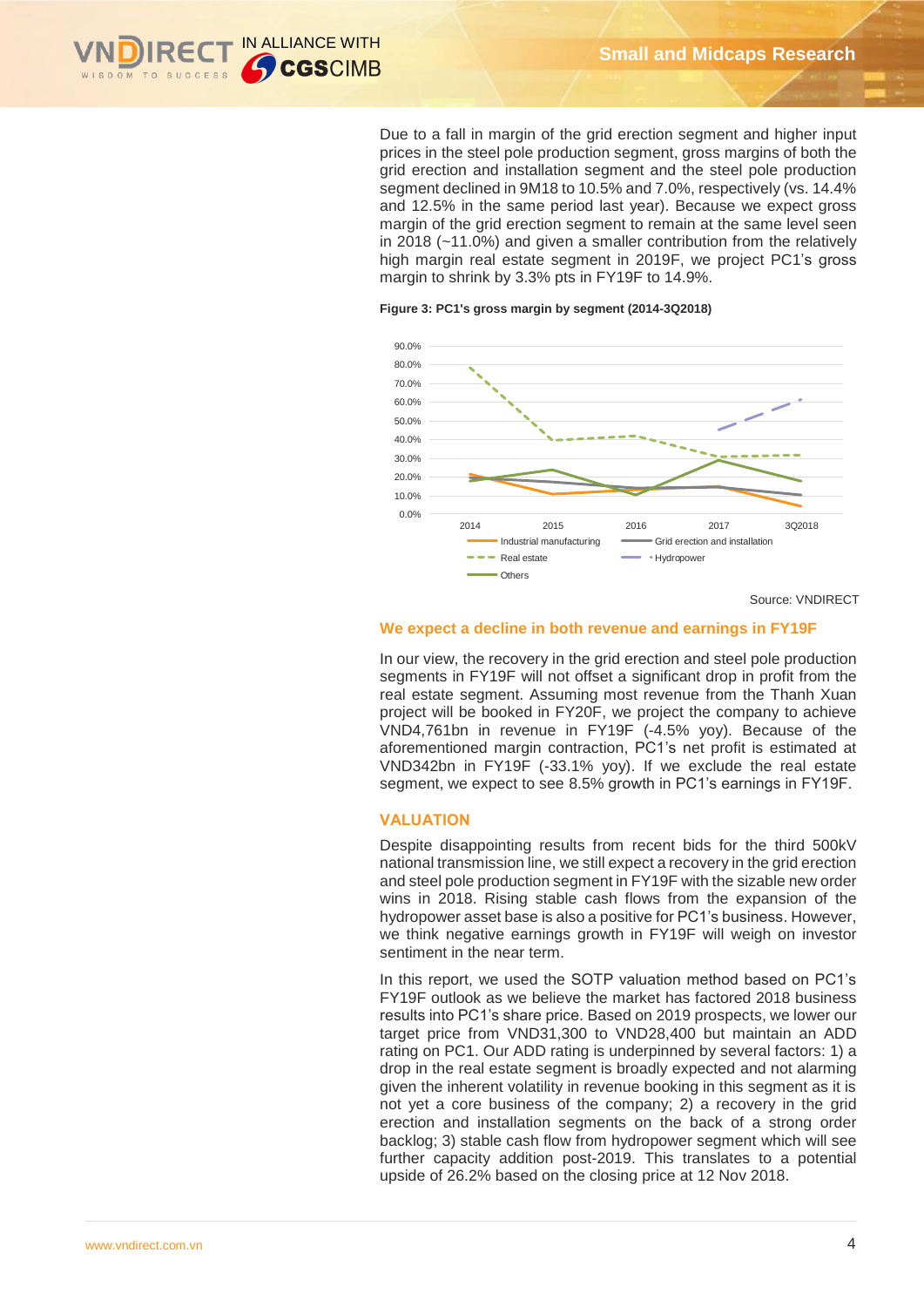

Downside risks to our call include: 1) lower-than-expected revenue growth of the grid erection and installation segment as well as steel pole production segment; and 2) lower-than-expected margins.

Key upside catalysts are: 1) better-than-expected results of the remaining bids from the third national transmission line; 2) Soonerthan-expected launch of the Thanh Xuan project.

### **Figure 4: SOTP valuation estimate**

| Segment                           | Value (VND bn) | % of total | Valuation methodology                                |
|-----------------------------------|----------------|------------|------------------------------------------------------|
| M&E & Industrial manufacturing    | 890.8          | 23.6%      | Target P/E of 6x                                     |
| Real estate development           | 101.4          | 2.7%       | NAV, discount rate of 16%                            |
| Real estate investment            | 29.5           | 0.8%       | DCF, discount rate of 16%, terminal growth rate: 0%  |
| Hydropower                        | 2.652.9        | 70.4%      | DCF, discount rate of 8.5%, terminal growth rate: 1% |
| Other                             | 92.6           | 2.5%       | Book value                                           |
| Total                             | 3.767.2        |            |                                                      |
| No of shares outstanding (shares) | 132,769,862    |            |                                                      |
| Target price (VND/share)          | 28,400         |            |                                                      |

Source: VNDIRECT

#### **Figure 5: Peer comparison**

| Ticker                         | Market cap | <b>TTM NPAT</b><br>growth | <b>TTM EPS</b><br>growth | <b>ROA</b> | <b>ROE</b> | Net D/E                  | P/E  |     | P/B EV/EBITDA |
|--------------------------------|------------|---------------------------|--------------------------|------------|------------|--------------------------|------|-----|---------------|
|                                | (US\$ m)   | (%)                       | (%)                      | (% )       | (%)        | (% )                     | (x)  | (x) | (x)           |
| <b>Speciality Construction</b> |            |                           |                          |            |            |                          |      |     |               |
| TV2 VN Equity                  | 56.0       | 68.9                      | 72.9                     | 15.2       | 51.8       | (126.4)                  | 5.0  | 2.1 | 1.6           |
| <b>VNE VN Equity</b>           | 16.6       | 4.5                       | 12.9                     | 5.9        | 10.5       | (0.3)                    | 3.7  | 0.4 | na            |
| SC5 VN Equity                  | 17.0       | (37.2)                    | (37.2)                   | 2.1        | 11.8       | 43.6                     | 9.9  | 1.2 | 7.9           |
| TV3 VN Equity                  | 13.3       | 90.1                      | 80.0                     | 8.9        | 22.6       | (69.6)                   | 24.1 | 3.3 | 8.1           |
| SJE VN Equity                  | 12.1       | 102.4                     | 92.9                     | 5.4        | 21.5       | 139.7                    | 3.7  | 0.7 | 5.9           |
| TV4 VN Equity                  | 12.2       | (2.7)                     | (5.7)                    | 9.1        | 14.5       | (45.6)                   | 10.5 | 1.6 | 11.3          |
| Average                        | 21.2       | 37.7                      | 36.0                     | 7.8        | 22.1       | (9.8)                    | 9.5  | 1.5 | 7.0           |
| Median                         | 14.9       | 36.7                      | 42.9                     | 7.4        | 18.0       | (23.0)                   | 7.4  | 1.4 | 7.9           |
| <b>Hydropower</b>              |            |                           |                          |            |            |                          |      |     |               |
| SHP VN Equity                  | 90.5       | 13.5                      | 13.2                     | 7.9        | 15.8       | 88.7                     | 11.5 | 1.8 | 6.3           |
| SJD VN Equity                  | 77.0       | (8.2)                     | (8.2)                    | 12.5       | 19.9       | 7.7                      | 8.9  | 1.9 | 5.8           |
| <b>VPD VN Equity</b>           | 64.0       | 189.7                     | 210.5                    | 6.1        | 14.0       | $\overline{\phantom{a}}$ | 9.2  | 1.2 | 5.6           |
| <b>SEB VN Equity</b>           | 41.2       | (20.8)                    | (21.3)                   | 15.0       | 33.0       | 68.4                     | 7.9  | 2.6 | 6.9           |
| <b>ISH VN Equity</b>           | 28.0       | 274.1                     | 321.3                    | 8.4        | 13.6       | 41.7                     | 9.3  | 1.2 | 5.1           |
| <b>GHC VN Equity</b>           | 29.7       | 66.0                      | 66.0                     | 29.5       | 34.3       | (37.7)                   | 6.3  | 2.0 | 4.3           |
| DRL VN Equity                  | 20.8       | (20.4)                    | (21.9)                   | 39.7       | 40.0       | (64.2)                   | 10.0 | 4.2 | 8.3           |
| <b>HJS VN Equity</b>           | 21.2       | 84.0                      | 84.0                     | 11.7       | 19.0       | 3.0                      | 9.3  | 1.7 | 6.0           |
| PIC VN Equity                  | 18.1       | 59.2                      | 53.2                     | 7.4        | 12.2       | 52.0                     | 10.3 | 1.2 | 11.1          |
| <b>HPD VN Equity</b>           | 5.7        | 148.2                     | 148.2                    | 8.1        | 16.4       | 87.5                     | 7.3  | 1.2 | 4.9           |
| Average                        | 39.6       | 78.5                      | 84.5                     | 14.6       | 21.8       | 24.7                     | 9.0  | 1.9 | 6.4           |
| Median                         | 28.8       | 62.6                      | 59.6                     | 10.0       | 17.7       | 24.7                     | 9.2  | 1.8 | 5.9           |
| <b>PC1 VN Equity</b>           | 127.1      | 110.1                     | 108.3                    | 7.6        | 18.1       | 45.5                     | 6.3  | 1.0 | 5.9           |

Source: Bloomberg, VNDIRECT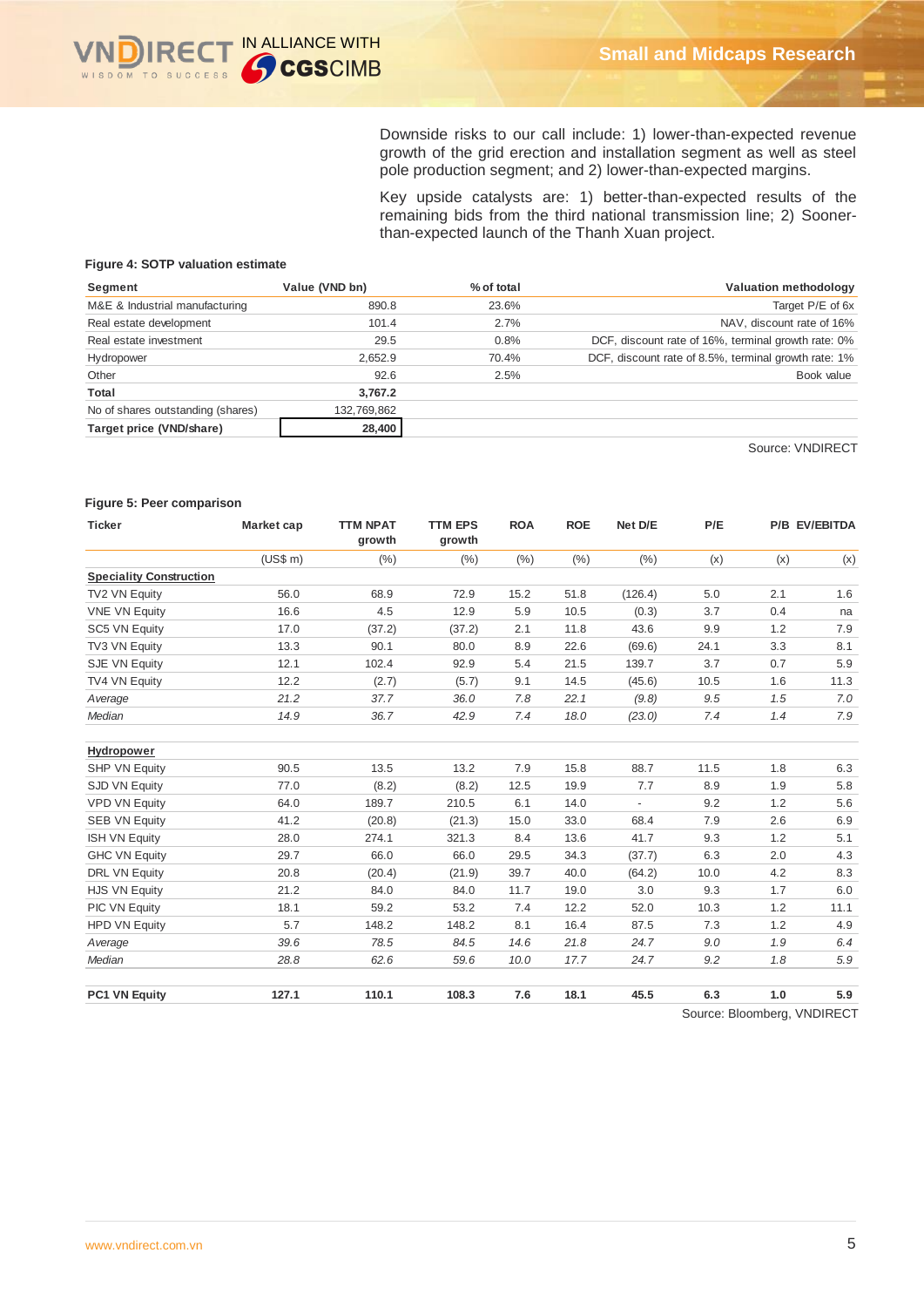### IN ALLIANCE WITH RE WISDOM TO SUCCESS

#### **Valuation**



#### **Income statement**

| (USDbn)                       | 12-17A  | 12-18E  | 12-19E  |
|-------------------------------|---------|---------|---------|
| Net revenue                   | 3,161   | 4,987   | 4,761   |
| Cost of sales                 | (2,679) | (4,080) | (4,051) |
| Gen & admin expenses          | (126)   | (165)   | (167)   |
| Selling expenses              | 0       | (55)    | (14)    |
| <b>Operating profit</b>       | 355     | 688     | 529     |
| <b>Operating EBITDA</b>       | 470     | 831     | 715     |
| Depreciation and amortisation | (115)   | (143)   | (186)   |
| <b>Operating EBIT</b>         | 355     | 688     | 529     |
| Interest income               | 11      | 22      | 9       |
| Financial expense             | (103)   | (122)   | (157)   |
| Net other income              | 40      | 40      | 40      |
| Income from associates & JVs  | 1       | 1       | 1       |
| Pre-tax profit                | 303     | 628     | 422     |
| Tax expense                   | (47)    | (94)    | (55)    |
| Minority interest             | (20)    | (23)    | (25)    |
| Net profit                    | 237     | 511     | 342     |
| Adj. net profit to ordinary   | 237     | 511     | 342     |
| Ordinary dividends            |         |         |         |
| <b>Retained earnings</b>      | 237     | 511     | 342     |

#### **Balance sheet**

| (USDbn)                               | 12-17A | 12-18E | 12-19E |
|---------------------------------------|--------|--------|--------|
| Cash and equivalents                  | 567    | 683    | 606    |
| Short term investments                | 100    | 50     | 50     |
| Accounts receivables                  | 1,302  | 1,627  | 1,520  |
| Inventories                           | 1,085  | 671    | 1,054  |
| Other current assets                  | 38     | 40     | 42     |
| <b>Total current assets</b>           | 3,092  | 3,070  | 3,272  |
| Fixed assets                          | 2,816  | 3,077  | 3,965  |
| <b>Total investments</b>              | 91     | 98     | 98     |
| Other long-term assets                | 213    | 307    | 271    |
| <b>Total assets</b>                   | 6,212  | 6,552  | 7,606  |
| Short-term debt                       | 294    | 669    | 938    |
| Accounts payable                      | 794    | 559    | 555    |
| Other current liabilities             | 745    | 531    | 494    |
| <b>Total current liabilities</b>      | 1,833  | 1,759  | 1,987  |
| Total long-term debt                  | 1,527  | 1,507  | 2,055  |
| Other liabilities                     | 40     | 40     | 40     |
| Share capital                         | 1,155  | 1,328  | 1,328  |
| Retained earnings reserve             | 716    | 941    | 1,208  |
| <b>Shareholders' equity</b>           | 2,684  | 3,093  | 3,371  |
| Minority interest                     | 128    | 153    | 153    |
| <b>Total liabilities &amp; equity</b> | 6,212  | 6,552  | 7,606  |





#### **Cash flow statement**

| (USDbn)                                     | 12-17A | 12-18E   | 12-19E  |
|---------------------------------------------|--------|----------|---------|
| Pretax profit                               | 303    | 628      | 422     |
| Depreciation & amortisation                 | 115    | 143      | 186     |
| Tax paid                                    | (63)   | (94)     | (55)    |
| Other adjustments                           | (74)   | (77)     | (77)    |
| Change in working capital                   | (240)  | (341)    | (297)   |
| Cash flow from operations                   | 41     | 259      | 179     |
| Capex                                       | (821)  | (468)    | (1,068) |
| Proceeds from assets sales                  | 2      | 0        | 0       |
| Others                                      | (77)   | (7)      | 0       |
| Other non-current assets changes            | 0      | 0        | 0       |
| Cash flow from investing activities         | (896)  | (474)    | (1,068) |
| New share issuance                          | 519    | 0        | 0       |
| Shares buyback                              | (0)    | 0        | 0       |
| Net borrowings                              | 705    | 186      | 749     |
| Other financing cash flow                   | 0      | (71)     | 26      |
| Dividends paid                              | 0      | $\Omega$ | 0       |
| Cash flow from financing activities         | 1,224  | 116      | 775     |
| Cash and equivalents at beginning of period | 419    | 567      | 683     |
| Total cash generated                        | 369    | (100)    | (113)   |
| Cash and equivalents at the end of period   | 788    | 467      | 570     |

#### **Key ratios**

|                         | 12-17A     | 12-18E | 12-19E     |
|-------------------------|------------|--------|------------|
| <b>Dupont</b>           |            |        |            |
| Net profit margin       | 7.5%       | 10.2%  | 7.2%       |
| Asset turnover          | 0.59       | 0.78   | 0.67       |
| <b>ROAA</b>             | 4.4%       | 8.0%   | 4.8%       |
| Avg assets/avg equity   | 2.31       | 2.21   | 2.19       |
| <b>ROAE</b>             | 10.2%      | 17.7%  | 10.6%      |
| <b>Efficiency</b>       |            |        |            |
| Days account receivable | 101        | 86     | 81         |
| Days inventory          | 148        | 60     | 95         |
| Days creditor           | 108        | 50     | 50         |
| Fixed asset turnover    | 1.28       | 1.69   | 1.35       |
| <b>ROIC</b>             | 5.1%       | 9.4%   | 5.2%       |
| Liquidity               |            |        |            |
| Current ratio           | 1.69       | 1.75   | 1.65       |
| Quick ratio             | 1.09       | 1.36   | 1.12       |
| Cash ratio              | 0.36       | 0.42   | 0.33       |
| Cash cycle              | 141        | 96     | 126        |
| Growth rate (yoy)       |            |        |            |
| Revenue growth          | 5.1%       | 57.8%  | $(4.5\%)$  |
| Operating profit growth | $(10.6\%)$ | 93.7%  | $(23.0\%)$ |
| Net profit growth       | (22.3%)    | 116.0% | $(33.1\%)$ |
| EPS growth              | (22.3%)    | 116.0% | $(33.1\%)$ |
| Share value             |            |        |            |
| Basic EPS (USD)         | 1,782      | 3,848  | 2,574      |
| <b>BVPS (USD)</b>       | 23,238     | 23,286 | 25,378     |

*Source: VNDIRECT*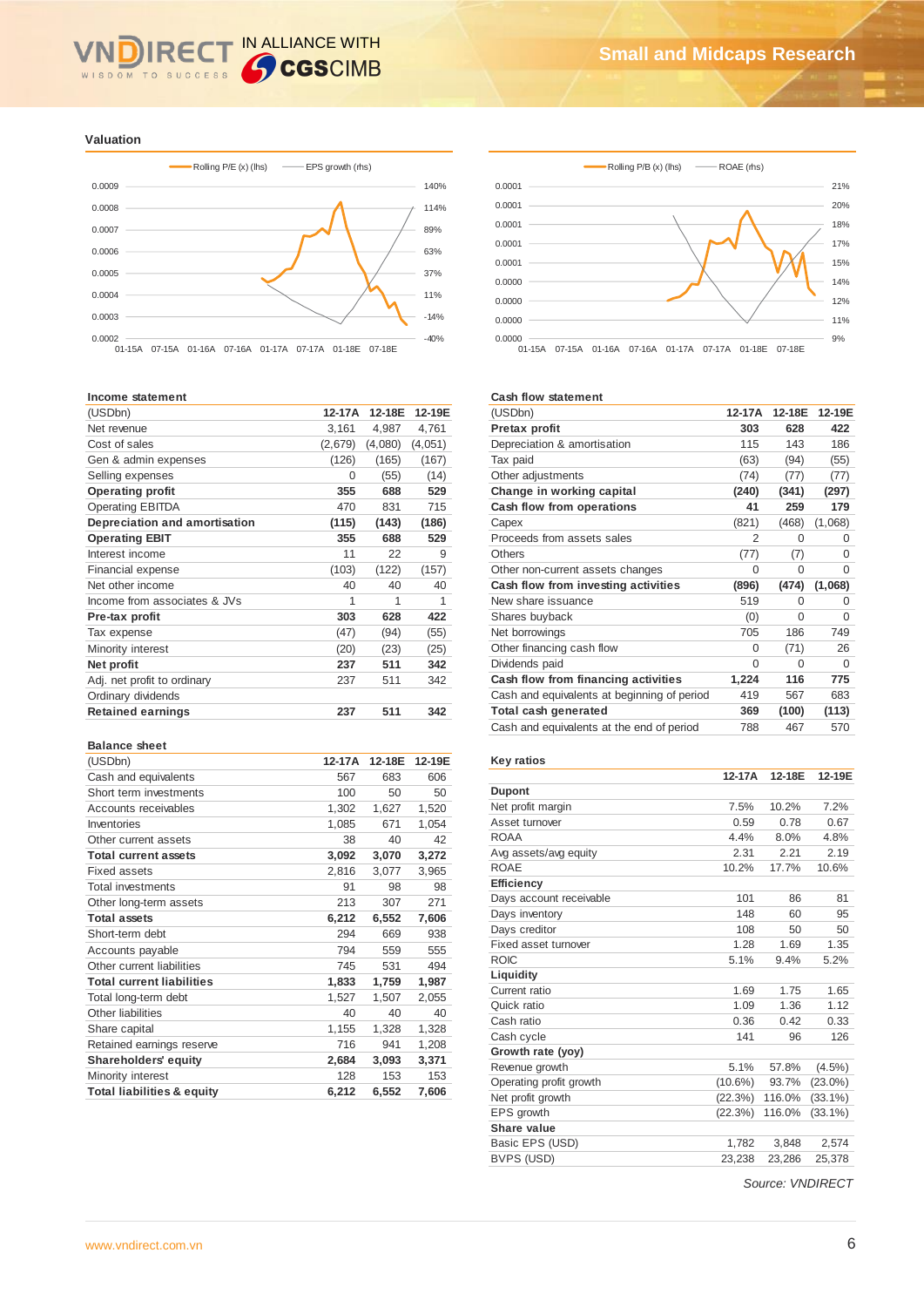

# **DISCLAIMER**

The content of this report (including the views and opinions expressed therein, and the information comprised therein) has been prepared by and belongs to VNDIRECT Securities Corporation, and is distributed by CGS-CIMB or CIMB Investment Bank Berhad ("CIMB"), as the case may be, pursuant to an arrangement between VNDIRECT Securities Corporation and CGS-CIMB. VNDIRECT Securities Corporation is not an affiliate of CGS-CIMB or CIMB.

This report is not directed to, or intended for distribution to or use by, any person or entity who is a citizen or resident of or located in any locality, state, country or other jurisdiction where such distribution, publication, availability or use would be contrary to law or regulation.

By accepting this report, the recipient hereof represents and warrants that he is entitled to receive such report in accordance with the restrictions set forth below and agrees to be bound by the limitations contained herein (including the "Restrictions on Distributions" set out below). Any failure to comply with these limitations may constitute a violation of law. This publication is being supplied to you strictly on the basis that it will remain confidential. No part of this report may be (i) copied, photocopied, duplicated, stored or reproduced in any form by any means or (ii) redistributed or passed on, directly or indirectly, to any other person in whole or in part, for any purpose without the prior written consent of CGS-CIMB or CIMB, as the case may be.

The information contained in this research report is prepared from data believed to be correct and reliable at the time of issue of this report. VNDIRECT Securities Corporation may or may not issue regular reports on the subject matter of this report at any frequency and may cease to do so or change the periodicity of reports at any time. None of VNDIRECT Securities Corporation, CGS-CIMB or CIMB is under any obligation to update this report in the event of a material change to the information contained in this report. None of VNDIRECT Securities Corporation, CGS-CIMB or CIMB has any and will accept any, obligation to (i) check or ensure that the contents of this report remain current, reliable or relevant, (ii) ensure that the content of this report constitutes all the information a prospective investor may require, (iii) ensure the adequacy, accuracy, completeness, reliability or fairness of any views, opinions and information, and accordingly, VNDIRECT Securities Corporation, CGS-CIMB and CIMB and their respective affiliates and related persons including China Galaxy International Financial Holdings Limited ("CGIFHL") and CIMB Group Sdn. Bhd. ("CIMBG") and their respective related corporations (and their respective directors, associates, connected persons and/or employees) shall not be liable in any manner whatsoever for any consequences (including but not limited to any direct, indirect or consequential losses, loss of profits and damages) of any reliance thereon or usage thereof. In particular, VNDIRECT Securities Corporation, CGS-CIMB and CIMB disclaim all responsibility and liability for the views and opinions set out in this report.

Unless otherwise specified, this report is based upon reasonable sources. Such sources will, unless otherwise specified, for market data, be market data and prices available from the main stock exchange or market where the relevant security is listed, or, where appropriate, any other market. Information on the accounts and business of company(ies) will generally be based on published statements of the company(ies), information disseminated by regulatory information services, other publicly available information and information resulting from our research. Whilst every effort is made to ensure that statements of facts made in this report are accurate, all estimates, projections, forecasts, expressions of opinion and other subjective judgments contained in this report are based on assumptions considered to be reasonable as of the date of the document in which they are contained and must not be construed as a representation that the matters referred to therein will occur. Past performance is not a reliable indicator of future performance. The value of investments may go down as well as up and those investing may, depending on the investments in question, lose more than the initial investment. No report shall constitute an offer or an invitation by or on behalf of CGS-CIMB, CIMB, or VNDIRECT Securities Corporation, or their respective affiliates (including CGIFHL, CIMBG and their respective related corporations) to any person to buy or sell any investments.

CGS-CIMB, CIMB and/or VNDIRECT Securities Corporation and/or their respective affiliates and related corporations (including CGIFHL, CIMBG and their respective related corporations), their respective directors, associates, connected parties and/or employees may own or have positions in securities of the company(ies) covered in this research report or any securities related thereto and may from time to time add to or dispose of, or may be materially interested in, any such securities. Further, CGS-CIMB, CIMB and/or VNDIRECT Securities Corporation, and/or their respective affiliates and their respective related corporations (including CGIFHL, CIMBG and their respective related corporations) do and seek to do business with the company(ies) covered in this research report and may from time to time act as market maker or have assumed an underwriting commitment in securities of such company(ies), may sell them to or buy them from customers on a principal basis and may also perform or seek to perform significant investment banking, advisory, underwriting or placement services for or relating to such company(ies) as well as solicit such investment, advisory or other services from any entity mentioned in this report.

CGS-CIMB, CIMB and/or VNDIRECT Securities Corporation and/or their respective affiliates (including CGIFHL, CIMBG and their respective related corporations) may enter into an agreement with the company(ies) covered in this report relating to the production of research reports. CGS-CIMB, CIMB and/or VNDIRECT Securities Corporation may disclose the contents of this report to the company(ies) covered by it and may have amended the contents of this report following such disclosure.

The analyst responsible for the production of this report hereby certifies that the views expressed herein accurately and exclusively reflect his or her personal views and opinions about any and all of the issuers or securities analysed in this report and were prepared independently and autonomously. No part of the compensation of the analyst(s) was, is, or will be directly or indirectly related to the inclusion of specific recommendations(s) or view(s) in this report. The analyst(s) who prepared this research report is prohibited from receiving any compensation, incentive or bonus based on specific investment banking transactions or for providing a specific recommendation for, or view of, a particular company. Information barriers and other arrangements may be established where necessary to prevent conflicts of interests arising. However, the analyst(s) may receive compensation that is based on his/their coverage of company(ies) in the performance of his/their duties or the performance of his/their recommendations and the research personnel involved in the preparation of this report may also participate in the solicitation of the businesses as described above. In reviewing this research report, an investor should be aware that any or all of the foregoing, among other things, may give rise to real or potential conflicts of interest. Additional information is, subject to the duties of confidentiality,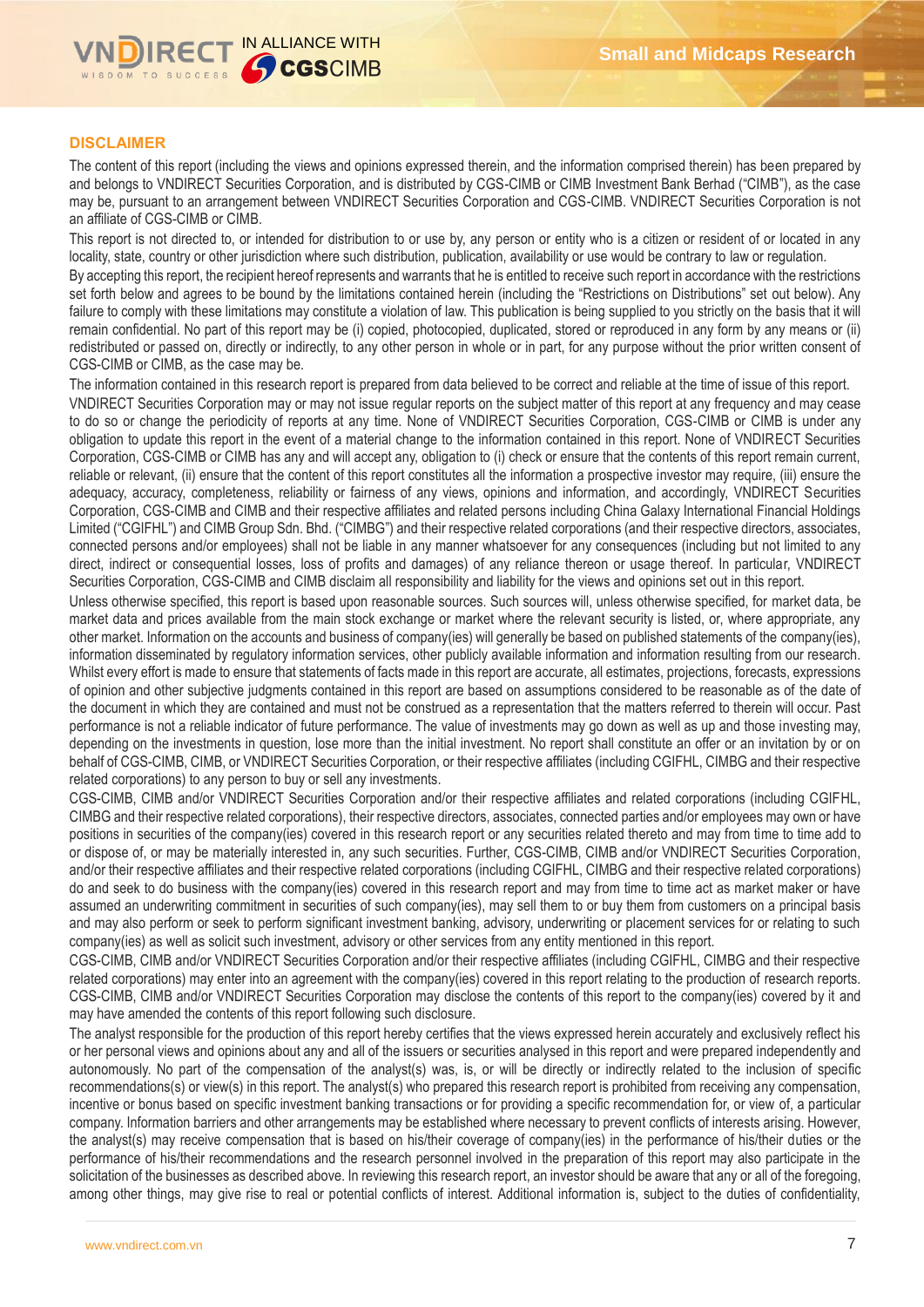### available on request.

The term "VNDIRECT Securities Corporation" shall, unless the context otherwise requires, mean VNDIRECT Securities Corporation and its affiliates, subsidiaries and related companies. The term "CGS-CIMB" shall denote, where appropriate, the relevant entity distributing or disseminating the report in the particular jurisdiction referenced below, or, in every other case except as otherwise stated herein, CIMB Securities International Pte. Ltd. and its affiliates, subsidiaries and related corporations.

### **CGS-CIMB**

| Country     | <b>CGS-CIMB Entity</b>                      | <b>Regulated by</b>                                             |
|-------------|---------------------------------------------|-----------------------------------------------------------------|
| Hong Kong   | <b>CGS-CIMB Securities Limited</b>          | Securities and Futures Commission Hong Kong                     |
| India       | CGS-CIMB Securities (India) Private Limited | Securities and Exchange Board of India (SEBI)                   |
| Indonesia   | PT CGS-CIMB Sekuritas Indonesia             | Financial Services Authority of Indonesia                       |
| Singapore   | CGS-CIMB Research Pte. Ltd.                 | Monetary Authority of Singapore                                 |
| South Korea | CGS-CIMB Securities Limited, Korea Branch   | Financial Services Commission and Financial Supervisory Service |
| Thailand    | CGS-CIMB Securities (Thailand) Co. Ltd.     | Securities and Exchange Commission Thailand                     |

#### **CIMB**

| .ountr<br> | CIMB<br>$\overline{1}$<br>$\equiv$<br><b>Entit</b>                           | bv<br>டய<br>$\sim$                          |
|------------|------------------------------------------------------------------------------|---------------------------------------------|
| Malaysia   | <b>CIMB</b><br>Berhad<br>nvestment<br>In<br>$\overline{\phantom{a}}$<br>Bank | Malavsia<br>ommission<br>Securities<br>UU . |

(i) As of 13 November 2018 VNDIRECT Securities Corporation has a proprietary position in the securities (which may include but not limited to shares, warrants, call warrants and/or any other derivatives) in the following company or companies covered or recommended in this report: (a) -

(ii) As of 13 November 2018, the analyst(s) who prepared this report, and the associate(s), has / have an interest in the securities (which may include but not limited to shares, warrants, call warrants and/or any other derivatives) in the following company or companies covered or recommended in this report:

(a) -

This report does not purport to contain all the information that a prospective investor may require. CGS-CIMB, and VNDIRECT Securities Corporation and their respective affiliates (including CGIFHL, CIMBG and their related corporations) do not make any guarantee, representation or warranty, express or implied, as to the adequacy, accuracy, completeness, reliability or fairness of any such information and opinion contained in this report. None of CGS-CIMB, CIMB and VNDIRECT Securities Corporation and their respective affiliates nor their related persons (including CGIFHL, CIMBG and their related corporations) shall be liable in any manner whatsoever for any consequences (including but not limited to any direct, indirect or consequential losses, loss of profits and damages) of any reliance thereon or usage thereof. This report is general in nature and has been prepared for information purposes only. It is intended for circulation amongst CGS-CIMB's, CIMB's and their respective affiliates' (including CGIFHL's, CIMBG's and their respective related corporations') clients generally and does not have regard to the specific investment objectives, financial situation and the particular needs of any specific person who may receive this report. The information and opinions in this report are not and should not be construed or considered as an offer, recommendation or solicitation to buy or sell the subject securities, related investments or other financial instruments or any derivative instrument, or any rights pertaining thereto.

Investors are advised to make their own independent evaluation of the information contained in this research report, consider their own individual investment objectives, financial situation and particular needs and consult their own professional and financial advisers as to the legal, business, financial, tax and other aspects before participating in any transaction in respect of the securities of company(ies) covered in this research report. The securities of such company(ies) may not be eligible for sale in all jurisdictions or to all categories of investors.

**Australia:** Despite anything in this report to the contrary, this research is provided in Australia by CIMB Securities (Singapore) Pte. Ltd. and CIMB Securities Limited. This research is only available in Australia to persons who are "wholesale clients" (within the meaning of the Corporations Act 2001 (Cth) and is supplied solely for the use of such wholesale clients and shall not be distributed or passed on to any other person. You represent and warrant that if you are in Australia, you are a "wholesale client". This research is of a general nature only and has been prepared without taking into account the objectives, financial situation or needs of the individual recipient. CIMB Securities (Singapore) Pte. Ltd. and CIMB Securities Limited do not hold, and are not required to hold an Australian financial services license. CIMB Securities (Singapore) Pte. Ltd. and CIMB Securities Limited rely on "passporting" exemptions for entities appropriately licensed by the Monetary Authority of Singapore (under ASIC Class Order 03/1102) and the Securities and Futures Commission in Hong Kong (under ASIC Class Order 03/1103).

**Canada:** This research report has not been prepared in accordance with the disclosure requirements of Dealer Member Rule 3400 – Research Restrictions and Disclosure Requirements of the Investment Industry Regulatory Organization of Canada. For any research report distributed by CIBC, further disclosures related to CIBC conflicts of interest can be found at https://researchcentral.cibcwm.com.

**China:** For the purpose of this report, the People's Republic of China ("PRC") does not include the Hong Kong Special Administrative Region, the Macau Special Administrative Region or Taiwan. The distributor of this report has not been approved or licensed by the China Securities Regulatory Commission or any other relevant regulatory authority or governmental agency in the PRC. This report contains only marketing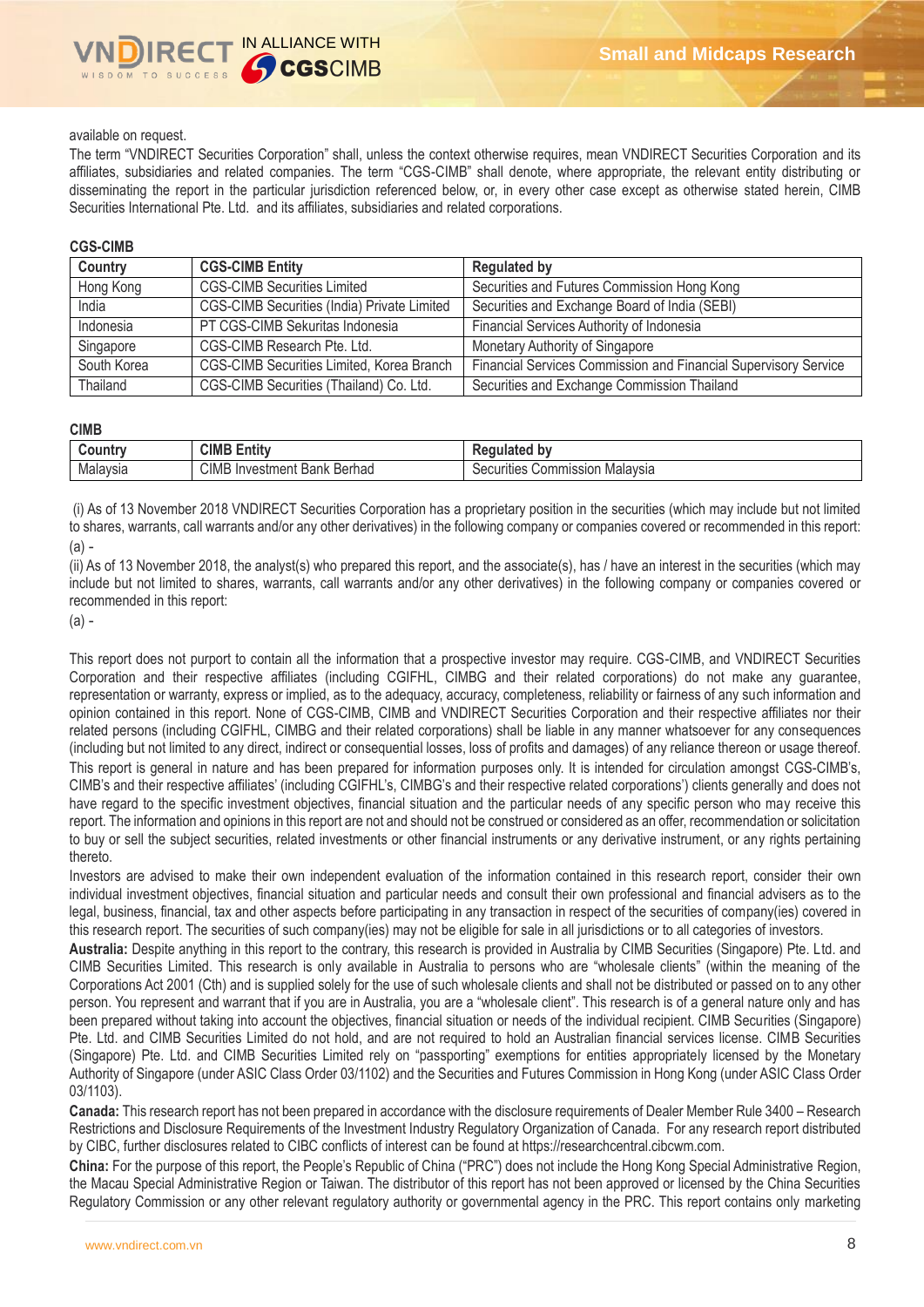

information. The distribution of this report is not an offer to buy or sell to any person within or outside PRC or a solicitation to any person within or outside of PRC to buy or sell any instruments described herein. This report is being issued outside the PRC to a limited number of institutional investors and may not be provided to any person other than the original recipient and may not be reproduced or used for any other purpose.

France: Only qualified investors within the meaning of French law shall have access to this report. This report shall not be considered as an offer to subscribe to, or used in connection with, any offer for subscription or sale or marketing or direct or indirect distribution of financial instruments and it is not intended as a solicitation for the purchase of any financial instrument.

**Germany:** This report is only directed at persons who are professional investors as defined in sec 31a(2) of the German Securities Trading Act (WpHG). This publication constitutes research of a non-binding nature on the market situation and the investment instruments cited here at the time of the publication of the information.

The current prices/yields in this issue are based upon closing prices from Bloomberg as of the day preceding publication. Please note that neither the German Federal Financial Supervisory Agency (BaFin), nor any other supervisory authority exercises any control over the content of this report.

**Hong Kong:** This report is issued and distributed in Hong Kong by CIMB Securities Limited ("CHK") which is licensed in Hong Kong by the Securities and Futures Commission for Type 1 (dealing in securities), Type 4 (advising on securities) and Type 6 (advising on corporate finance) activities. Any investors wishing to purchase or otherwise deal in the securities covered in this report should contact the Head of Sales at CIMB Securities Limited. The views and opinions in this research report are of VNDIRECT Securities Corporation as of the date hereof and are subject to change. If the Financial Services and Markets Act of the United Kingdom or the rules of the Financial Conduct Authority apply to a recipient, our obligations owed to such recipient therein are unaffected. CHK has no obligation to update its opinion or the information in this research report.

This publication is strictly confidential and is for private circulation only to clients of CHK.

CHK does not make a market on other securities mentioned in the report.

**India:** This report is issued and distributed in India by CIMB Securities (India) Private Limited ("CIMB India") which is registered with the National Stock Exchange of India Limited and BSE Limited as a trading and clearing member under the Securities and Exchange Board of India (Stock Brokers and Sub-Brokers) Regulations, 1992. In accordance with the provisions of Regulation 4(g) of the Securities and Exchange Board of India (Investment Advisers) Regulations, 2013, CIMB India is not required to seek registration with the Securities and Exchange Board of India ("SEBI") as an Investment Adviser. CIMB India is registered with SEBI as a Research Analyst pursuant to the SEBI (Research Analysts) Regulations, 2014 ("Regulations").

This report does not take into account the particular investment objectives, financial situations, or needs of the recipients. It is not intended for and does not deal with prohibitions on investment due to law/jurisdiction issues etc. which may exist for certain persons/entities. Recipients should rely on their own investigations and take their own professional advice before investment.

The report is not a "prospectus" as defined under Indian Law, including the Companies Act, 2013, and is not, and shall not be, approved by, or filed or registered with, any Indian regulator, including any Registrar of Companies in India, SEBI, any Indian stock exchange, or the Reserve Bank of India. No offer, or invitation to offer, or solicitation of subscription with respect to any such securities listed or proposed to be listed in India is being made, or intended to be made, to the public, or to any member or section of the public in India, through or pursuant to this report. The research analysts, strategists or economists principally responsible for the preparation of this research report are segregated from the other activities of CIMB India and they have received compensation based upon various factors, including quality, accuracy and value of research, firm profitability or revenues, client feedback and competitive factors. Research analysts', strategists' or economists' compensation is not linked to investment banking or capital markets transactions performed or proposed to be performed by CIMB India or its affiliates.

CIMB India has not received any investment banking related compensation from the companies mentioned in the report in the past 12 months. CIMB India has not received any compensation from the companies mentioned in the report in the past 12 months.

**Indonesia:** This report is issued and distributed by PT CIMB Sekuritas Indonesia ("CIMBI"). The views and opinions in this research report are our own as of the date hereof and are subject to change. CIMBI has no obligation to update its opinion or the information in this research report. Neither this report nor any copy hereof may be distributed in Indonesia or to any Indonesian citizens wherever they are domiciled or to Indonesian residents except in compliance with applicable Indonesian capital market laws and regulations.

This research report is not an offer of securities in Indonesia. The securities referred to in this research report have not been registered with the Financial Services Authority (Otoritas Jasa Keuangan) pursuant to relevant capital market laws and regulations, and may not be offered or sold within the territory of the Republic of Indonesia or to Indonesian citizens through a public offering or in circumstances which constitute an offer within the meaning of the Indonesian capital market law and regulations.

**Ireland:** CGS-CIMB is not an investment firm authorised in the Republic of Ireland and no part of this document should be construed as CGS-CIMB acting as, or otherwise claiming or representing to be, an investment firm authorised in the Republic of Ireland.

**Malaysia:** This report is distributed by CIMB solely for the benefit of and for the exclusive use of our clients. CIMB has no obligation to update, revise or reaffirm its opinion or the information in this research reports after the date of this report.

**New Zealand:** In New Zealand, this report is for distribution only to persons who are wholesale clients pursuant to section 5C of the Financial Advisers Act 2008.

**Singapore:** This report is issued and distributed by CIMB Research Pte Ltd ("CIMBR"). CIMBR is a financial adviser licensed under the Financial Advisers Act, Cap 110 ("FAA") for advising on investment products, by issuing or promulgating research analyses or research reports, whether in electronic, print or other form. Accordingly CIMBR is a subject to the applicable rules under the FAA unless it is able to avail itself to any prescribed exemptions.

Recipients of this report are to contact CIMB Research Pte Ltd, 50 Raffles Place, #16-02 Singapore Land Tower, Singapore in respect of any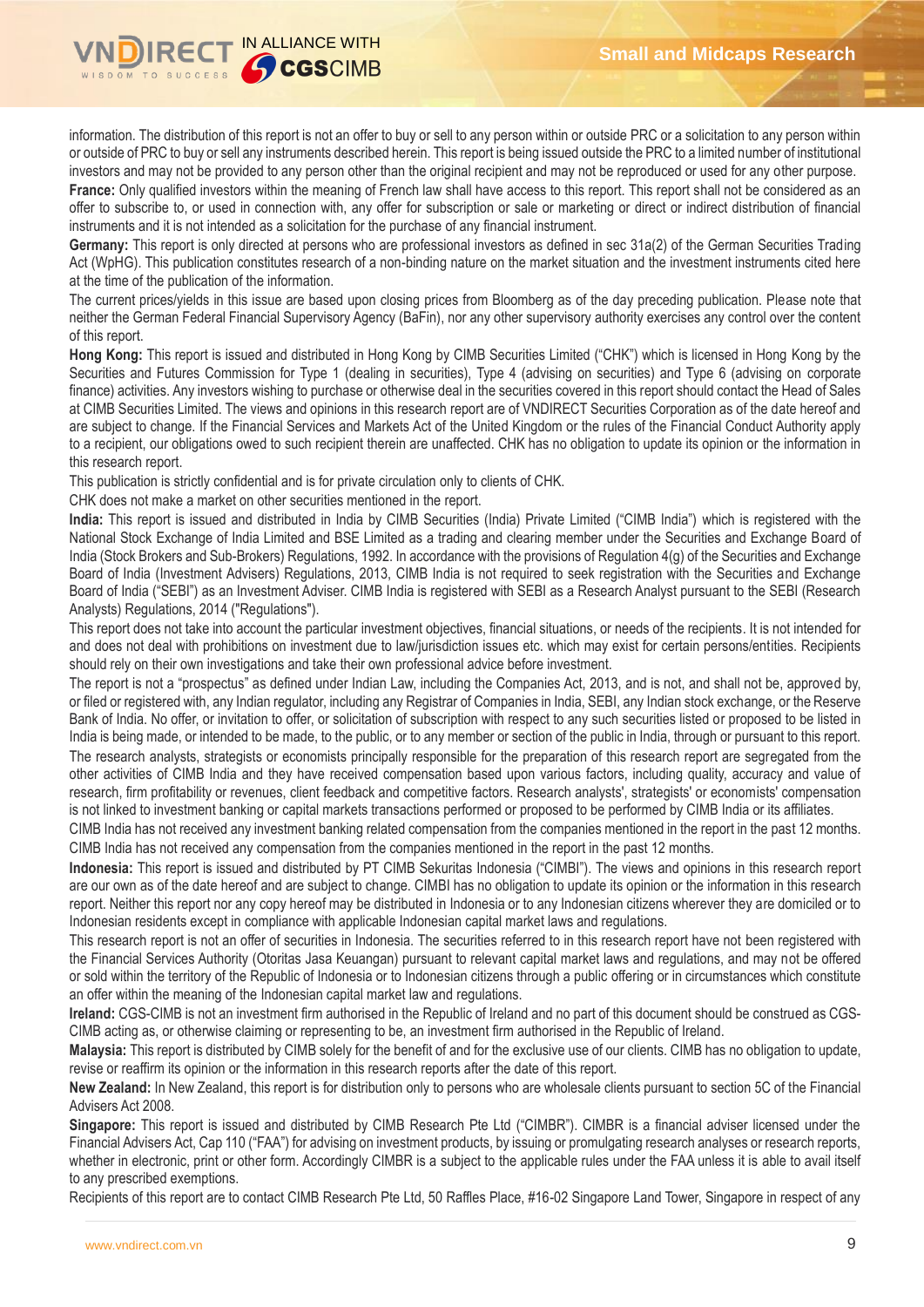

matters arising from, or in connection with this report. CIMBR has no obligation to update its opinion or the information in this research report. This publication is strictly confidential and is for private circulation only. If you have not been sent this report by CIMBR directly, you may not rely, use or disclose to anyone else this report or its contents.

If the recipient of this research report is not an accredited investor, expert investor or institutional investor, CIMBR accepts legal responsibility for the contents of the report without any disclaimer limiting or otherwise curtailing such legal responsibility. If the recipient is an accredited investor, expert investor or institutional investor, the recipient is deemed to acknowledge that CIMBR is exempt from certain requirements under the FAA and its attendant regulations, and as such, is exempt from complying with the following :

(a) Section 25 of the FAA (obligation to disclose product information);

(b) Section 27 (duty not to make recommendation with respect to any investment product without having a reasonable basis where you may be reasonably expected to rely on the recommendation) of the FAA;

(c) MAS Notice on Information to Clients and Product Information Disclosure [Notice No. FAA-N03];

(d) MAS Notice on Recommendation on Investment Products [Notice No. FAA-N16];

(e) Section 36 (obligation on disclosure of interest in securities), and

(f) any other laws, regulations, notices, directive, guidelines, circulars and practice notes which are relates to the above, to the extent permitted by applicable laws, as may be amended from time to time, and any other laws, regulations, notices, directive, guidelines, circulars, and practice notes as we may notify you from time to time. In addition, the recipient who is an accredited investor, expert investor or institutional investor acknowledges that a CIMBR is exempt from Section 27 of the FAA, the recipient will also not be able to file a civil claim against CIMBR for any loss or damage arising from the recipient's reliance on any recommendation made by CIMBR which would otherwise be a right that is available to the recipient under Section 27 of the FAA, the recipient will also not be able to file a civil claim against CIMBR for any loss or damage arising from the recipient's reliance on any recommendation made by CIMBR which would otherwise be a right that is available to the recipient under Section 27 of the FAA.

CIMBR, its affiliates and related corporations, their directors, associates, connected parties and/or employees may own or have positions in securities of the company(ies) covered in this research report or any securities related thereto and may from time to time add to or dispose of, or may be materially interested in, any such securities. Further, CIMBR, its affiliates and its related corporations do and seek to do business with the company(ies) covered in this research report and may from time to time act as market maker or have assumed an underwriting commitment in securities of such company(ies), may sell them to or buy them from customers on a principal basis and may also perform or seek to perform significant investment banking, advisory, underwriting or placement services for or relating to such company(ies) as well as solicit such investment, advisory or other services from any entity mentioned in this report.

As of 13 November 2018,, CIMBR does not have a proprietary position in the recommended securities in this report.

CIMBR does not make a market on the securities mentioned in the report.

**South Korea:** This report is issued and distributed in South Korea by CIMB Securities Limited, Korea Branch ("CIMB Korea") which is licensed as a cash equity broker, and regulated by the Financial Services Commission and Financial Supervisory Service of Korea. In South Korea, this report is for distribution only to professional investors under Article 9(5) of the Financial Investment Services and Capital Market Act of Korea ("FSCMA").

**Spain:** This document is a research report and it is addressed to institutional investors only. The research report is of a general nature and not personalised and does not constitute investment advice so, as the case may be, the recipient must seek proper advice before adopting any investment decision. This document does not constitute a public offering of securities.

CGS-CIMB is not registered with the Spanish Comision Nacional del Mercado de Valores to provide investment services.

**Sweden:** This report contains only marketing information and has not been approved by the Swedish Financial Supervisory Authority. The distribution of this report is not an offer to sell to any person in Sweden or a solicitation to any person in Sweden to buy any instruments described herein and may not be forwarded to the public in Sweden.

**Switzerland:** This report has not been prepared in accordance with the recognized self-regulatory minimal standards for research reports of banks issued by the Swiss Bankers' Association (Directives on the Independence of Financial Research).

Thailand: This report is issued and distributed by CIMB Securities (Thailand) Co. Ltd. ("CIMBT") based upon sources believed to be reliable (but their accuracy, completeness or correctness is not guaranteed). The statements or expressions of opinion herein were arrived at after due and careful consideration for use as information for investment. Such opinions are subject to change without notice and CIMBT has no obligation to update its opinion or the information in this research report.

CIMBT may act or acts as Market Maker, and issuer and offerer of Derivative Warrants and Structured Note which may have the following securities as its underlying securities. Investors should carefully read and study the details of the derivative warrants in the prospectus before making investment decisions.

AAV, ADVANC, AMATA, ANAN, AOT, AP, BA, BANPU, BBL, BCH, BCP, BCPG, BDMS, BEAUTY, BEC, BEM, BJC, BH, BIG, BLA, BLAND, BPP, BTS, CBG, CENTEL, CHG, CK, CKP, COM7, CPALL, CPF, CPN, DELTA, DTAC, EA, EGCO, EPG, GFPT, GLOBAL, GLOW, GPSC, GUNKUL, HMPRO, INTUCH, IRPC, ITD, IVL, KBANK, KCE, KKP, KTB, KTC, LH, LHBANK, LPN, MAJOR, MALEE, MEGA, MINT, MONO, MTLS, PLANB, PSH, PTL, PTG, PTT, PTTEP, PTTGC, QH, RATCH, ROBINS, S, SAWAD, SCB, SCC, SCCC, SIRI, SPALI, SPRC, STEC, STPI, SUPER, TASCO, TCAP, THAI, THANI, THCOM, TISCO, TKN, TMB, TOP, TPIPL, TRUE, TTA, TU, TVO, UNIQ, VGI, WHA, WORK.

### **Corporate Governance Report:**

The disclosure of the survey result of the Thai Institute of Directors Association ("IOD") regarding corporate governance is made pursuant to the policy of the Office of the Securities and Exchange Commission. The survey of the IOD is based on the information of a company listed on the Stock Exchange of Thailand and the Market for Alternative Investment disclosed to the public and able to be accessed by a general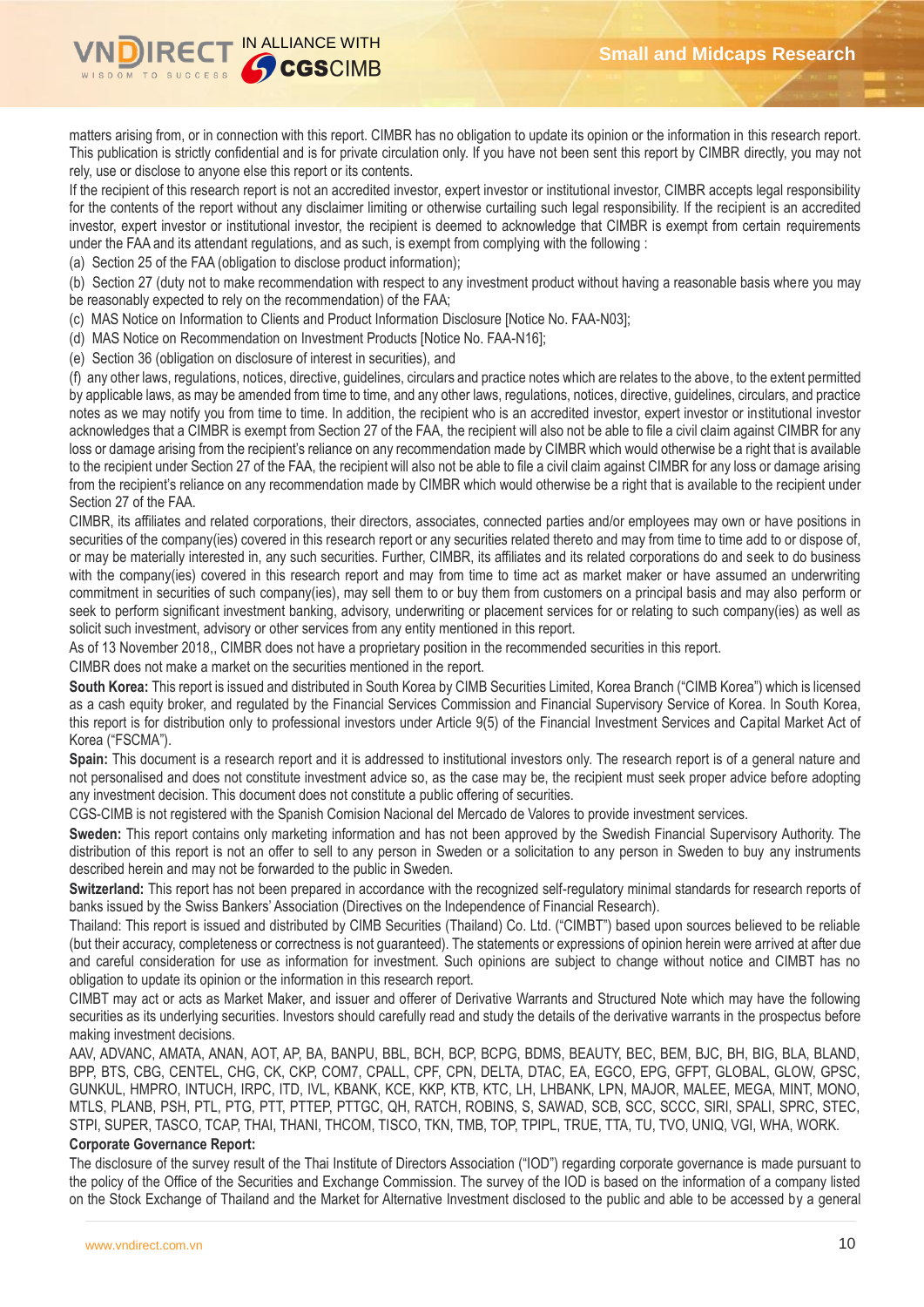

public investor. The result, therefore, is from the perspective of a third party. It is not an evaluation of operation and is not based on inside information.

The survey result is as of the date appearing in the Corporate Governance Report of Thai Listed Companies. As a result, the survey result may be changed after that date. CIMBT does not confirm nor certify the accuracy of such survey result.

| Score Range: | 100<br>90 | $\circ$<br>80<br>ŏყ | 70<br>70<br>- 14 | $\sim$ $\sim$<br>$\sim$<br>/0 or<br>Below | Survey Result<br>No. |
|--------------|-----------|---------------------|------------------|-------------------------------------------|----------------------|
| Description: | -xcellent | Good<br>Verv        | 00dر             | N/A                                       |                      |

**United Arab Emirates:** The distributor of this report has not been approved or licensed by the UAE Central Bank or any other relevant licensing authorities or governmental agencies in the United Arab Emirates. This report is strictly private and confidential and has not been reviewed by, deposited or registered with UAE Central Bank or any other licensing authority or governmental agencies in the United Arab Emirates. This report is being issued outside the United Arab Emirates to a limited number of institutional investors and must not be provided to any person other than the original recipient and may not be reproduced or used for any other purpose. Further, the information contained in this report is not intended to lead to the sale of investments under any subscription agreement or the conclusion of any other contract of whatsoever nature within the territory of the United Arab Emirates.

**United Kingdom and European Economic Area (EEA):** In the United Kingdom and European Economic Area, this material is also being distributed by CIMB Securities (UK) Limited ("CIMB UK"). CIMB UK is authorized and regulated by the Financial Conduct Authority and its registered office is at 27 Knightsbridge, London, SW1X7YB. The material distributed by CIMB UK has been prepared in accordance with CGS-CIMB's policies for managing conflicts of interest arising as a result of publication and distribution of this material. This material is for distribution only to, and is solely directed at, selected persons on the basis that those persons: (a) are eligible counterparties and professional clients of CIMB UK; (b) have professional experience in matters relating to investments falling within Article 19(5) of the Financial Services and Markets Act 2000 (Financial Promotion) Order 2005 (as amended, the "Order"), (c) fall within Article 49(2)(a) to (d) ("high net worth companies, unincorporated associations etc") of the Order; (d) are outside the United Kingdom subject to relevant regulation in each jurisdiction, material(all such persons together being referred to as "relevant persons"). This material is directed only at relevant persons and must not be acted on or relied on by persons who are not relevant persons. Any investment or investment activity to which this material relates is available only to relevant persons and will be engaged in only with relevant persons.

Where this material is labelled as non-independent, it does not provide an impartial or objective assessment of the subject matter and does not constitute independent "research" (cannot remove research from here under the applicable rules of the Financial Conduct Authority in the UK. Consequently, any such non-independent material will not have been prepared in accordance with legal requirements designed to promote the independence of research (cannot remove research from here) and will not subject to any prohibition on dealing ahead of the dissemination of research. Any such non-independent material must be considered as a marketing communication.

**United States:** This research report is distributed in the United States of America by CIMB Securities (USA) Inc, a U.S. registered brokerdealer and a related company of CIMB Research Pte Ltd, PT CIMB Sekuritas Indonesia, CIMB Securities (Thailand) Co. Ltd, CIMB Securities Limited, CIMB Securities (India) Private Limited, and is distributed solely to persons who qualify as "U.S. Institutional Investors" as defined in Rule 15a-6 under the Securities and Exchange Act of 1934. This communication is only for Institutional Investors whose ordinary business activities involve investing in shares, bonds, and associated securities and/or derivative securities and who have professional experience in such investments. Any person who is not a U.S. Institutional Investor or Major Institutional Investor must not rely on this communication. The delivery of this research report to any person in the United States of America is not a recommendation to effect any transactions in the securities discussed herein, or an endorsement of any opinion expressed herein. CIMB Securities (USA) Inc, is a FINRA/SIPC member and takes responsibility for the content of this report. For further information or to place an order in any of the above-mentioned securities please contact a registered representative of CIMB Securities (USA) Inc.

CIMB Securities (USA) Inc. does not make a market on other securities mentioned in the report.

CIMB Securities (USA) Inc. has not managed or co-managed a public offering of any of the securities mentioned in the past 12 months.

CIMB Securities (USA) Inc. has not received compensation for investment banking services from any of the company mentioned in the past 12 months.

CIMB Securities (USA) Inc. neither expects to receive nor intends to seek compensation for investment banking services from any of the company mentioned within the next 3 months.

**Other jurisdictions:** In any other jurisdictions, except if otherwise restricted by laws or regulations, this report is only for distribution to professional, institutional or sophisticated investors as defined in the laws and regulations of such jurisdictions.